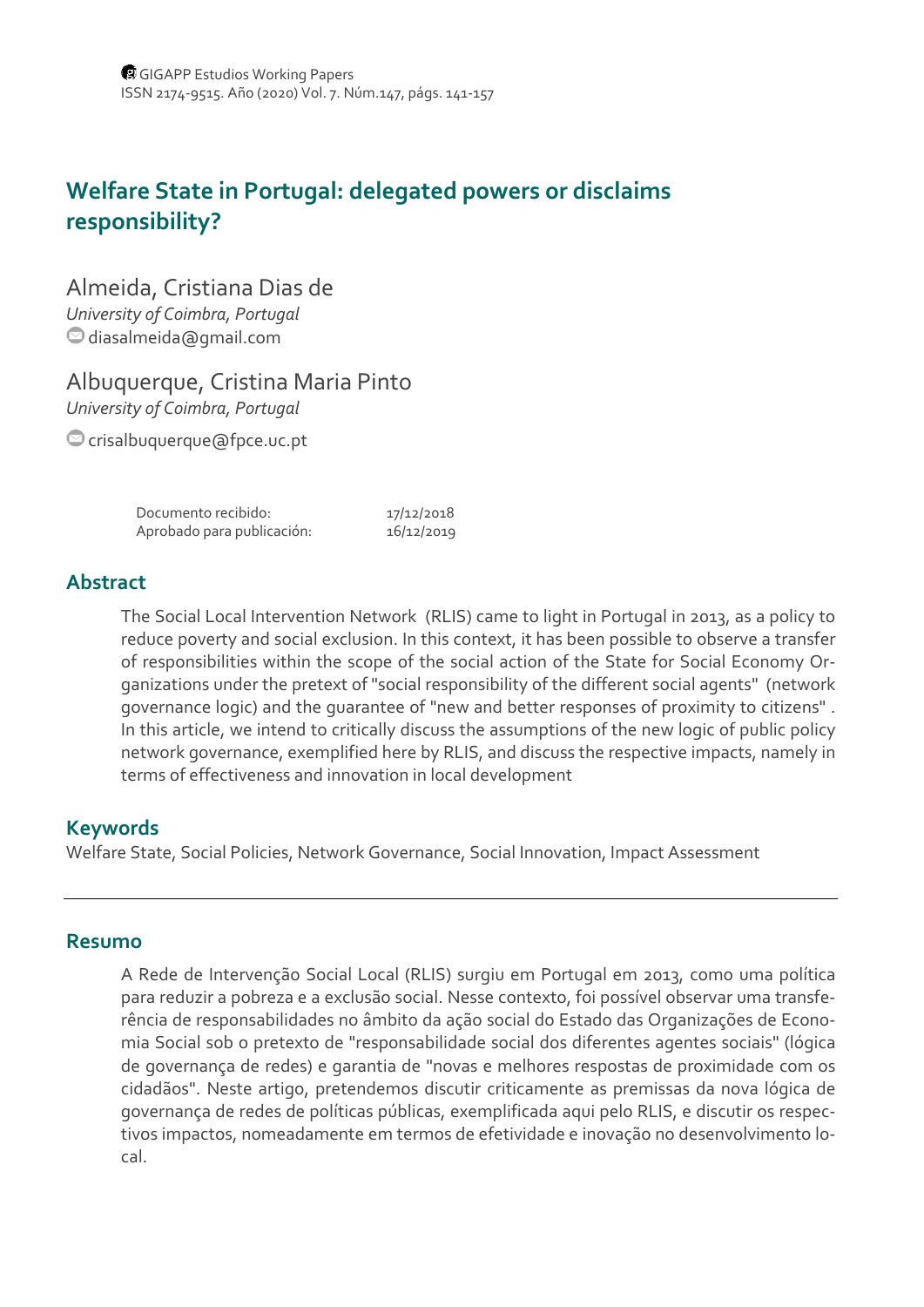#### **Palavras chave**

Estado Social, Políticas Sociais, Governança de Redes, Inovação Social, Avaliação de Impacto.

#### **Resumen**

La Red de Intervención Social Local (RLIS) salió a la luz en Portugal en 2013, como una políti‐ ca para reducir la pobreza y la exclusión social. En este contexto, ha sido posible observar una transferencia de responsabilidades dentro del alcance de la acción social del Estado para las Organizaciones de Economía Social con el pretexto de "responsabilidad social de los diferen‐ tes agentes sociales" (lógica de gobernanza de red) y la garantía de "Nuevas y mejores res‐ puestas de proximidad a los ciudadanos". En este artículo, tenemos la intención de discutir críticamente los supuestos de la nueva lógica de la gobernanza de la red de políticas públicas, ejemplificada aquí por RLIS, y discutir los respectivos impactos, es decir, en términos de efec‐ tividad e innovación en el desarrollo local.

#### **Palabras clave**

Estado de bienestar, políticas sociales, gobernanza de redes, innovación social, evaluación de impac‐ to

# **Introduction**

In Portugal, there has been a gradual change in the logic of social protection, appearing to be less homogene‐ ous and guaranteed. State intervention has adapted to the situations, with a greater specification and cus‐ tomization of the means and intervention models. Thus, public policies are based on options centered on "contingency and adaptability" (Albuquerque and Amaro da Luz, 2016). These changes and adaptations lead to the emergence of new forms of social welfare, with direct implications on citizenship and social justice. In parallel, there has been a gradual transition from a logic of government (the state provides and controls social responses) to a logic of network governance (the state is a partner of other actors, be they public, private or even voluntary, in the creation and monitoring of social responses). The intentional use of the (apparently pleonastic) expression of network governance intends to put the emphasis on the complementarity of partner's roles, objectives and resources to respond to current complex and wicked problems and, at the same time, to underline the role of networks of (emerging) actors and the challenges associated with this new analytical and actional paradigm. An approach anchored in renewed participatory strategies and production of social innovation in local contexts. This implies, notably, processes of global and local cooperation, regional development, particularly in deprived geographical areas, sustainable development and cultural engagement. The concept of network governance puts thus, in a clearer way, the need of greater commitment and assessment in the conception of responses and adapted policies, the exigency of a better and more sustainable management of complexity, the cooperation between stakeholders, a transparent and innovative manage‐ ment direction as well as experimentation and shared apprenticeship processes.

Network governance appears, in fact, as a current and pressing societal challenge that has been discussed both in the academic arena (Braun and Schultz, 2010; Ferreira et al., 2013; Gundelach et al., 2017; Kim and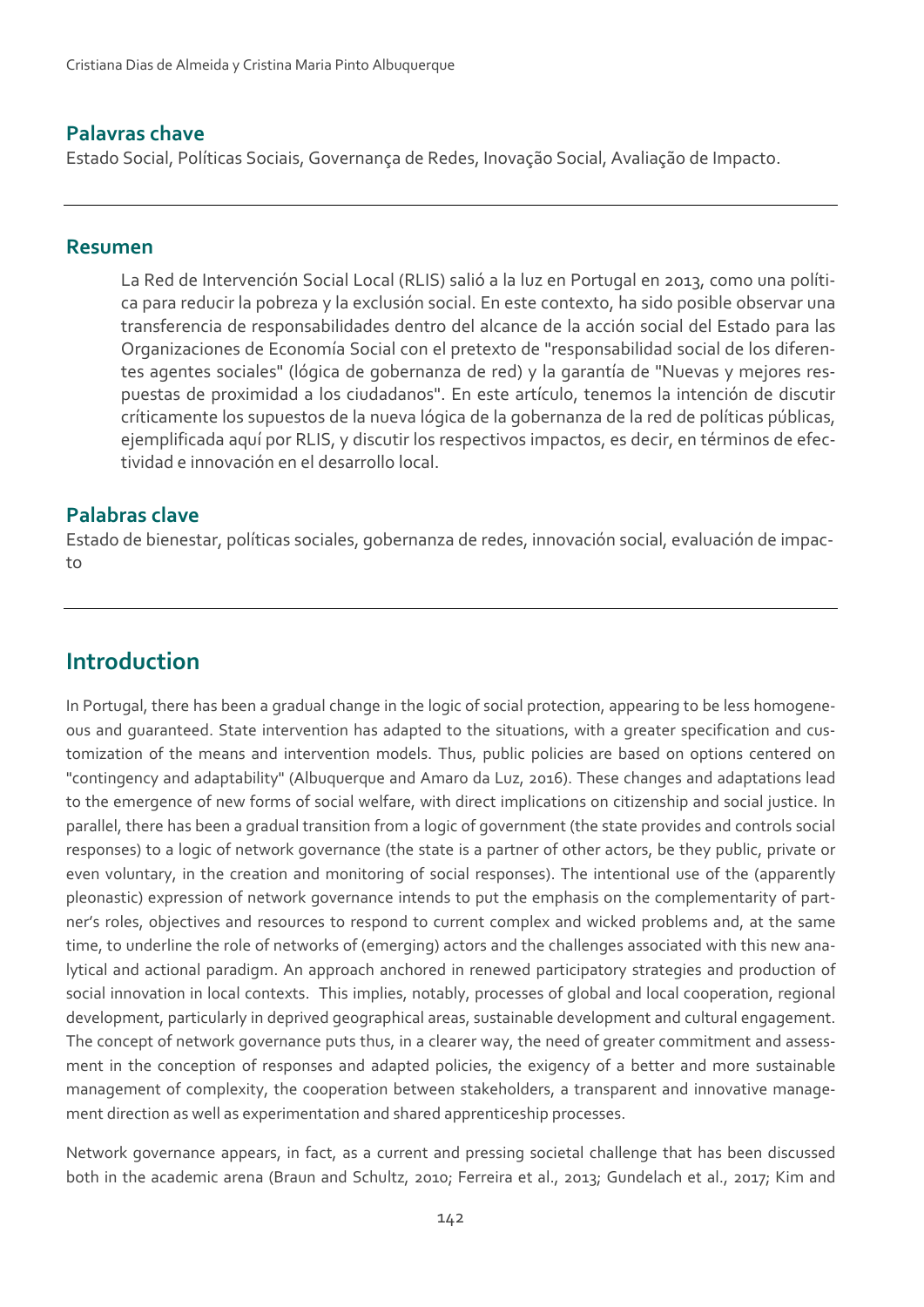Lee, 2012; Lopes, 2010; Magone, 2017; Pereira and Carranca, 2011; Vossole, 2013), as in the context of social policies (Burgess, 2014; Ekundayo, 2017; Farazmand, 2017; Ferrão, 2015; Ruggie, 2014; Veiga et al., 2013). It is a cross‐cutting theme, adopted globally and in multiple sectors. What is new and what is linked to traditional ways of acting and conceptualizing social problems under the new paradigm of governance?

The change in the presuppositions of public action that this transmutation of logic presupposes opens the possibility and encourages new processes of intervention anchored in cooperation and socio‐political and territorial innovation. In this context, the Local Social Intervention Network (RLIS) is an organization model that emphasizes integrated action (involvement and accountability of different local actors: public and private entities, civil society). In the logic of network governance, the perspective of shared responsibility of the community in risks and opportunities. Thus, Social Economy Organizations appear here as privileged actors in social intervention, in social regulation and even in the sustainability of public policies in general, and social policies in particular. Organizations of the Social Economy have been gaining more and more protagonism in the capacity of dynamization of social intervention programs/projects. It may, however, be questioned, and this is the motto of ongoing research, to what extent does the new form of territorial organization (RLIS) ef‐ fectively correspond to a new format of social intervention, producing renewed ways of understanding/acting on complex local social problems and generates social impacts. In this article we intend to reflect critically on these issues, highlighting the emergency context of a new intervention logic objectified in the RLIS, as well as the critical factors that it can have, both in terms of basic philosophy and in terms of implementation.

The article is structured in 4 articulated parts. It begins with the analytical (de)construction of social protection, followed by the discussion of the advances and retreats of social protection in Portugal, as well as social intervention methodologies and ends with the presentation of RLIS, analysis of the breaks and continuities of the classic social protection regime, questioning the effectiveness and efficiency of the adoption of the net‐ work governance model and the innovative nature of the initiative.

## **Social Protection: analytical (de)construction<sup>1</sup>**

The discussion around social protection models is not new. Much has been written and debated regarding the need satisfaction mechanisms of people in different historical or geographic contexts.

State models have undergone various transformations throughout history. According to political, social and economic time and circumstances, different social protection models were adopted: from charity associated models to its configuration as a right (social welfare structured systems), and to the paradigm shift: from the notion of protection as a right to the notion of protection as shared responsibility (Welfare Mix) between state, civil society, third sector and companies. "In any case, history shows us that there are no monolithic models that follow one another, but rather always composite, transitory and indefinite duration solutions" (Estanque, 2012: 16).

In the first half of the XX century, Social protection systems widespread nearly to every European country. Social rights appearance, called third generation rights through Marshall's perspective (1950), along with the state's authority reinforcement, brought new social demands and the State was increasingly given the role of provider of these rights. What Bismark had initiated in Germany in 1880 with the national social security na-

<sup>1</sup> In this article the concepts of welfare state, social state and social protection systems will be adopted in an undifferentiated way, as if they were synonyms.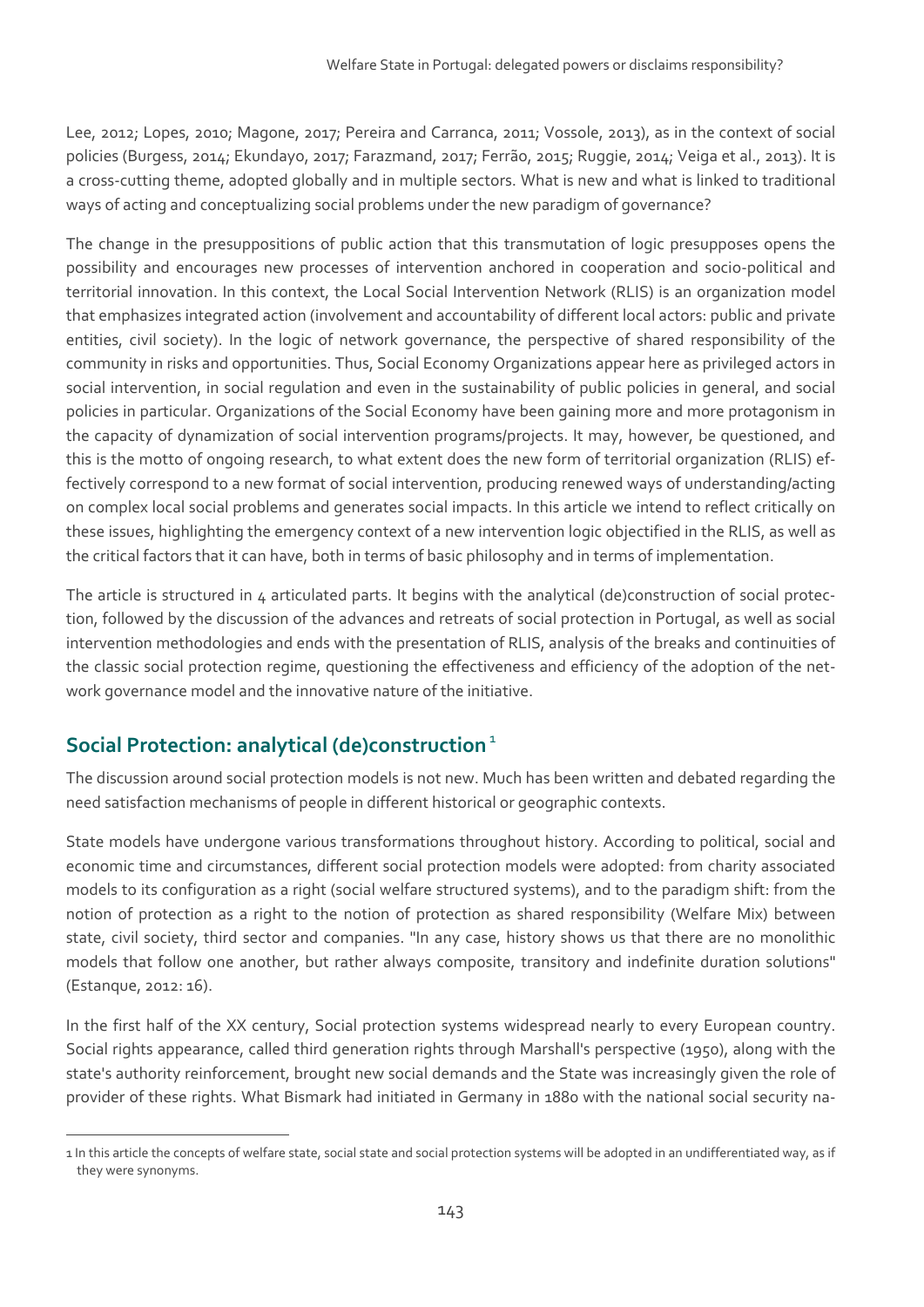tional service was now spreading to many other countries. The state was becoming the new social rights fundamental provider.

However, over the last decades, significant changes led to Social State model sustainability questioning. Several authors (Abramovitz, 2018; Brandt et al., 2018; Estanque, 2012; Gosta, 1993; Hespanha and Carapinheiro, 2002; Otto, 2018; Pereirinha and Carolo, 2009; Pereirinha, 2006; Santos, 2001, 1993, 1991, 1990, 1987; Silva, 2013; Sposati and Rodrigues, 1995) studied, for example, technological, demographic and labour market changes consequences and sought to understand the "new social issues" impact in welfare states.

In this context, the traditional welfare state became increasingly contested in recent decades. Recently, political developments took a step further at the traditional welfare state erosion through the emergence of the so-called "workfare" (Brandt et al., 2018). Passive or compensatory social policies (Rosanvallon, 1981) were gradually replaced for active social policies, which entailed the individualized integration contracts drafting and personal action plans. Brandt, Roose, and Verschelden (2018:8) compared these new intervention forms to "trampolines", that intend the beneficiaries market labour integration as soon as possible. On the other hand, Fabian Kessl supports the "Welfare State(s) shadow" appearance (2018: 44). Thus, the author argues that before the welfare states inefficiency, spontaneous ways to overcome social needs arose (through basic needs surpluses distribution among those in need), which not being contemplated by the regulated forms of Welfare State or Providence Society, work in the "shadow" of the previous ones.

This "new charity economy" is providing support through food aid, soup, charity clothing stores (*idem*). But it is possible to find new other (international) care regimes or deinstitutionalized organizations supporting refugees or migrants as part of this welfare state shadow development.

The author (Kessl, 2018: 44) alerts overall for the consequences of the "social welfare shadow services" emer‐ gence, namely that they are weakening formal social rights, even though those rights officially exist; being fundamentally changing the social services providing process; and, not being an alternative, but being directly related to institutional and professionalized social assistance services.

According to this perspective, the "welfare shadow" is an important part of the welfare state's continuous transformation process (Kessl, 2018: 44).

## **From charity to law: Portuguese Social Protection breakthroughs and step‐backs**

Until 1974, in Portugal, social intervention was limited to "charitable‐based corporatist assistance" (Joaquim, 2015: 8). The turning point was the Portuguese Republic Constitution's publication in 1976, reinforcing the State intervention, in a social solidarity perspective through the "social solidarity private institutions" conse‐ cration, associating these institutions to the social security system. After the Social Security Reform (1962), the Social Security General System was being developed, until the Basic Social Security Law of 1984 approval (Pereirinha and Carolo in Joaquim, 2015: 9).

With the intent to establish a Welfare State in Portugal, poverty and social inequalities combat economic and social policies were implemented (minimum national wage fixation, unemployment and sickness subsidies, family allowances, social pension, among others). All these measures were of a universalist character and under direct state tutelage. "Over the years the welfare state has behaved as a «reimburse machine» (...) and that clearly revealed inadequate to the social risk type of situations nowadays" (Hespanha, 2008: 1).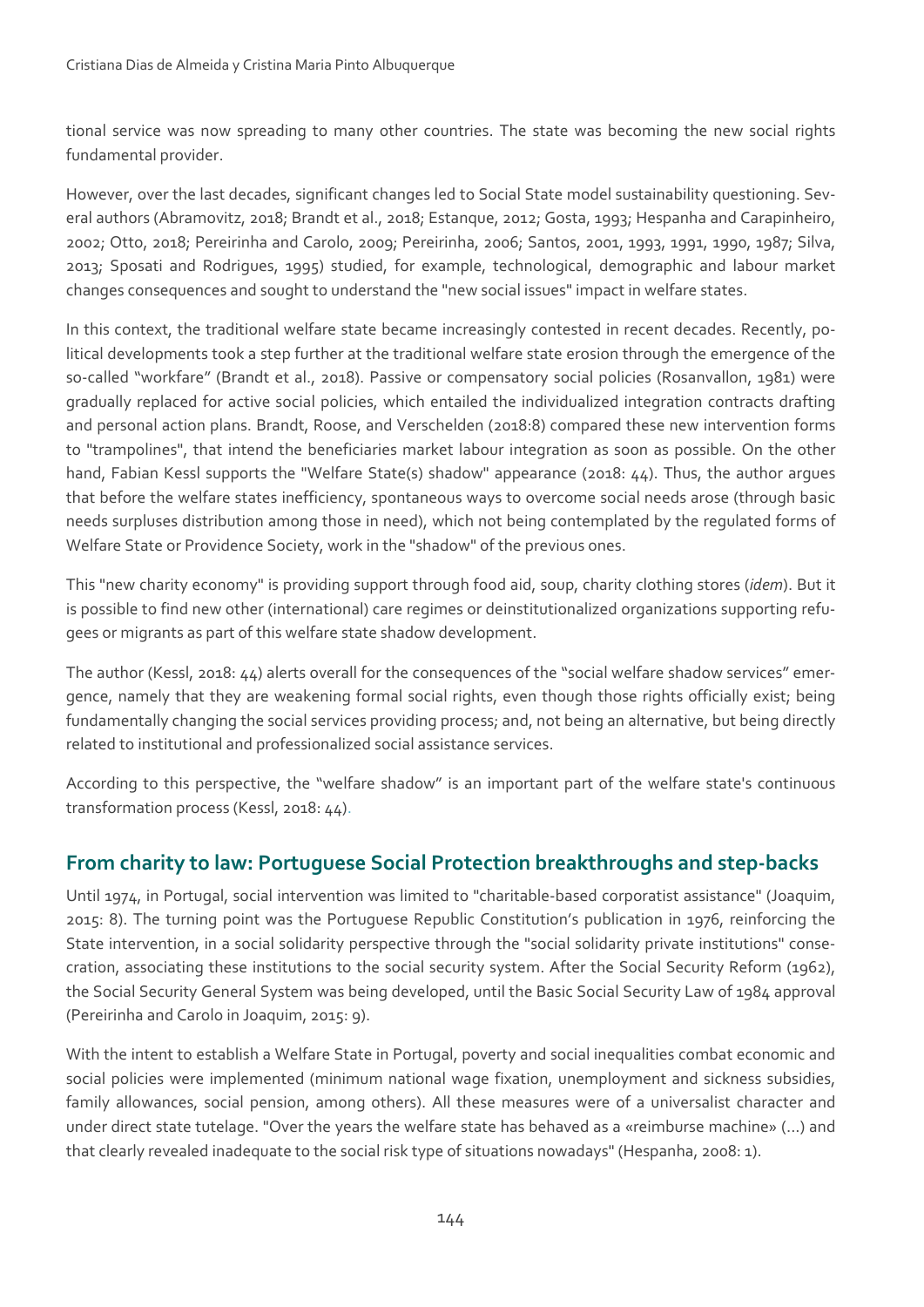Like it was said before, in recent years, social protection logics gradually changed, in Portugal, appearing to be less homogeneous and guaranteed. The economic crisis context and consequent austerity policies application led to changes in European welfare states in general and in the Portuguese welfare state particularly. In Portugal, with the referred social state changes, it is important to analyse created and implements public policies in order to verify the state's social intervention role. In this line of thought, the authors argue that "the current state, although less protective and securitizing (...), does not cease to be increasingly controlling, in more explicit or more subtle ways, in a kind of «omniscience» without «omnipotence» guarantee" (*idem*: XII).

This trend gains emphasis when it is possible to witness a gradual transition from a government logic to a governance network logic. Even so, some of the current changes in welfare models, classified as innovative, only translate sometimes merely a strategy to fulfill the relative inefficacy of the State, and not an effective qualitative change (Albuquerque and Amaro da Luz, 2016).

Network governance influences the local public policy implementation and articulation, by the way the prob‐ lem is diagnosed, the objectives are designed, and the policies conceived, not to mention these models' impact in the implementation and evaluation of those policies.

It should not be forgotten that social rights envisaged by the Portuguese social state suffered various influ‐ ences that contributed to its construction and readjustment. First, the New State's corporative guidelines, followed by the democracy equalitarian influences (after the 1974 revolution) and the Europeanization (with EU membership in 1986). All of this social state maturation process allowed the development of two primary areas of social policies intervention, namely: "corrective", which provides for social transfers and services ("re‐ distributive in nature"); and "preventive" in order to anticipate new social situations and/or problems (Albu‐ querque and Amaro da Luz, 2016: 189). In addition, since the social protection universalization phase, in the Portuguese context, the Social State contemplates many social rights alongside a weak economy that does not ensure its economic and social sustainability.

With the purpose of carrying out a more extensive analysis of the Social State breakthroughs and step backs, it will be necessary to describe the economic, political and social conditions that characterize the last decades of development in Portugal.

Portugal faced a political, financial and social crisis that began in 2008 and severally fragile the Portuguese society.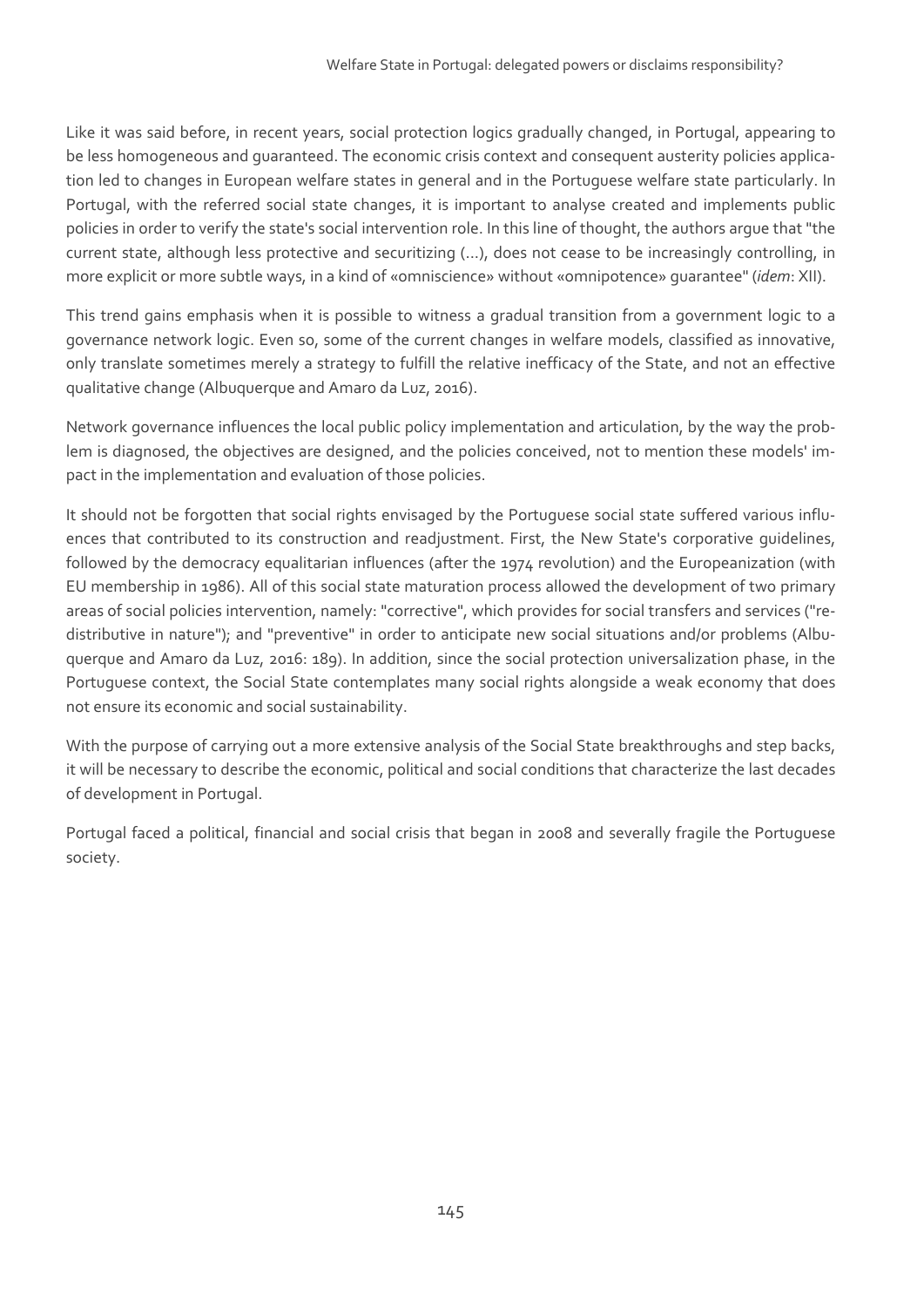| <b>Political crisis</b>                   | <b>Financial Crisis</b>                      | <b>Social Crisis</b>                          |
|-------------------------------------------|----------------------------------------------|-----------------------------------------------|
| <b>XVIII Constitutional Government</b>    | Portugal asked for foreign financial help to | Between 2011 and 2014 emigration signifi-     |
| (26/10/2009 to 21/06/2011) - Prime Minis- | avoid bankruptcy.                            | cantly increased (from 100978 thousand peo-   |
| ter: José Sócrates (PS). PS wins the      |                                              | ple to 134624 thousand people).               |
| election with a relative majority. This   | On 3 May 2011, the Understanding Memo-       |                                               |
| government negotiated with "Troika"       | randum with the "Troika" (International      | Youth unemployment reached 40% in 2012;       |
| the international financial aid request.  | Monetary Fund, European Union, Euro-         | long-term unemployment reached 9.5% in        |
| The memorandum with the troika had 11     | pean Central Bank) is signed.                | 2012.                                         |
| revisions.                                |                                              |                                               |
|                                           | Adoption of financial austerity measures     | The unemployment rate reached 16.9% in        |
| José Sócrates resigned on 03/23/2011,     | to reduce the budget deficit, public debt,   | 2013.                                         |
| due to the Stability and Growth Pro-      | and expenditure (through the reduction or    |                                               |
| grams (PEC) rejection. He held the posi-  | freezing of wages, the increase in taxes     | Precarious work increased (part-time em-      |
| tion of Management Government until       | and charges, and the restructuring of        | ployment rate increased from 11.5 in 2006 to  |
| 06/21/2011.                               | public services and support).                | 13.1 in 2014, the number of employees with a  |
|                                           |                                              | limited duration contract increased from 20.4 |
| <b>XIX Constitutional Government</b>      | Cut in social expenses with a restriction on | in 2006 to 21.4 in 2014)                      |
| (06/21/2011 to 10/30/2015) - Prime Minis- | social benefits (eg Social Income from       |                                               |
| ter: Pedro Passos Coelho (PSD-CDS).       | Insertion, Supplementary Supplement for      | In 2013, 19.5% of the Portuguese were at risk |
| PSD is the most voted party and forms a   | the Elderly, Unemployment Allowance and      | of poverty.                                   |
| government with a majority of parlia-     | Family Allowance) access.                    | The number of people who cannot afford        |
| mentary support. Establishes a govern-    |                                              | unexpected expenses increased from 16.4% in   |
| ment agreement with CDS-PP (led by        | Restriction of access and unemployment       | 2006 to 43.2% in 2014. This is even more sig- |
| Paulo Portas).                            | benefits reduction.                          | nificant when analysing people aged 65 or     |
|                                           |                                              | over (from 34.2% in 2006 to 52.5% in 2014).   |
|                                           |                                              |                                               |

#### *Table 1 – Notes of the Portuguese crisis between 2008 and 2013*

Source: Own production, based on INEs information, Pordata and Portugal.gov.pt site

As can be seen in the table, the investment against poverty decreased, between 2010 and 2015, because of the change in the access to social benefits requirements and benefits value reduction. In this way, despite the economic and social situation worsening, the number of social benefits beneficiaries decreased, and since the value of the benefits was also reduced, there was a clear social spending reduction in this area.

| PSD / CDS Government and "Troika"         |                           |                     |                           |  |
|-------------------------------------------|---------------------------|---------------------|---------------------------|--|
| <b>Rubric</b>                             | <b>Execution Millions</b> | <b>CGE Millions</b> | <b>Variation millions</b> |  |
|                                           | 2010                      | 2015                | 2010-15                   |  |
| Family and child allowance                | 964,9                     | 628,8               | $-336,1$                  |  |
| Solidarity supplement for the elderly     | 266,0                     | 190,5               | $-75,4$                   |  |
| Social integration income                 | 520,0                     | 287,4               | $-232,6$                  |  |
| Other benefits                            | 815,6                     | 720,5               | $-95,1$                   |  |
| Social action                             | 1.671,1                   | 1653,5              | $-17,6$                   |  |
| Unemployment benefits                     | 2.247,9                   | 1.760,6             | $-487.3$                  |  |
| Cuts in poverty reduction benefits        | 6.485.5                   | 5.241,4             | $-1.244,1$                |  |
| <b>Basic Social Security Laws Funding</b> | 7.498,7                   | 6.464,1             | $-1.034,6$                |  |
|                                           |                           |                     |                           |  |

#### *Table 2 ‐ Social Security expenditure against poverty variation between 2010‐2015 PSD / CDS Government and "Troika"*

Source: State Budget Report ‐ 2011 and 2017

With the economic crisis as an "argument", social support and social benefits access conditions were reduced. At the same time, there was an increase in social problems, and the field of social intervention against poverty and exclusion assumes increasingly restrictive lines of action. As an example, and considering unemployment,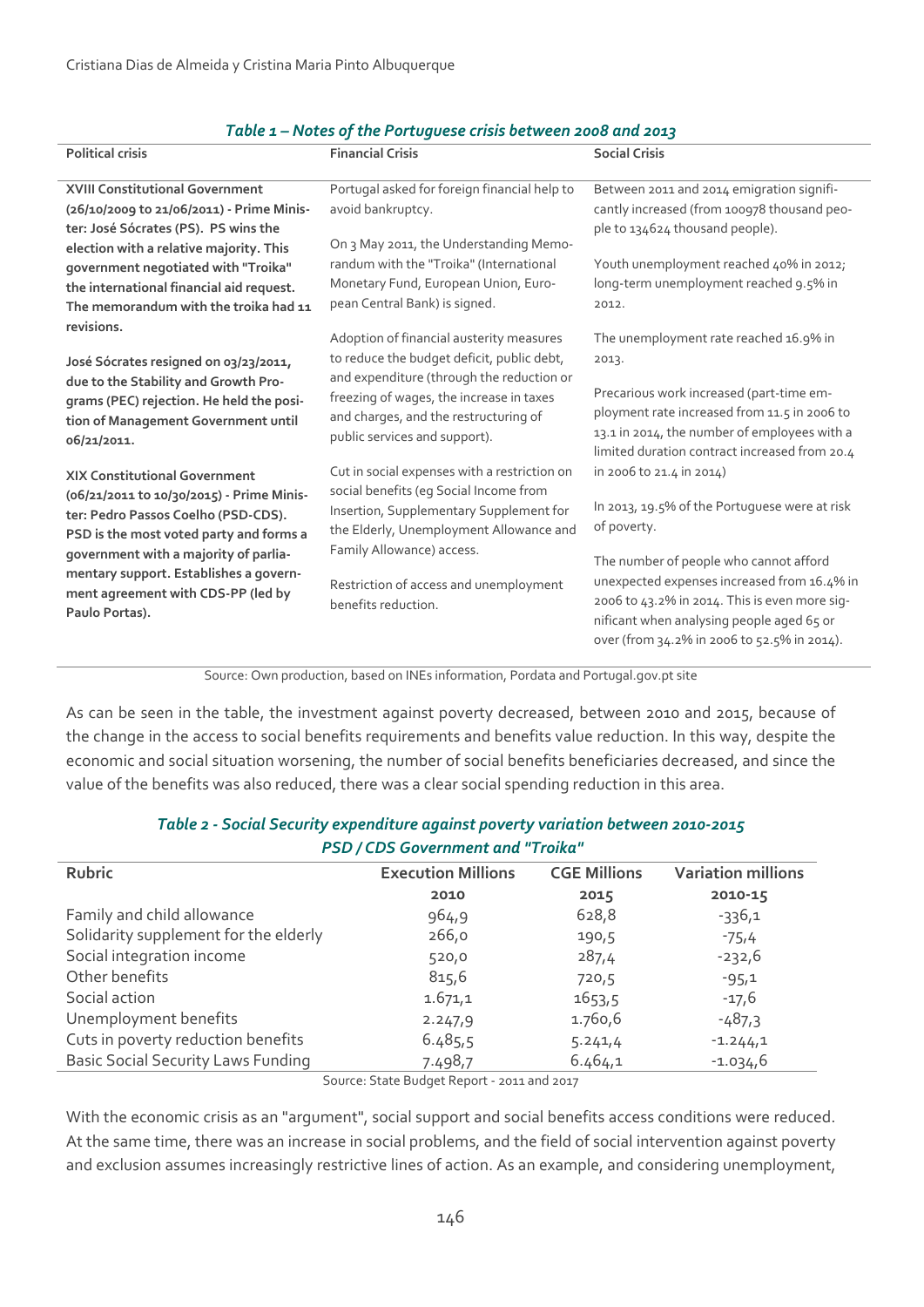during the financial assistance period, the social protection system was changed, leaving an increasing num‐ ber of unemployed unprotected, with the access restriction introduction to the measure, a period of assistance reduction and increased beneficiary inclusion in the labour market responsibilities (Marques and Matos, 2016). Social Integration Income is another example of successive legislative changes and procedures, which, with the introduction of more restrictive rules, makes it difficult to access the measure, resulting in a beneficiary's number reduction during a period of worsening poverty situations and social exclusion in the country. Thus, there is an assistentialist and emergency social action logic, resulting in a classic (universal) social rights reduction, in which greater autonomy (of social protection, citizenship, and social security) is granted to the beneficiaries and social support measures in kind<sup>2</sup>, precarious, discretionary and with stigmatizing exposure of the beneficiaries' vulnerability are developed. It should also be noted that the adoption of these austerity measures (reflected in the decrease of family incomes) and the introduction of policies against poverty and social exclusion changes (reduction of social support and numbers of people supported) adding to the existing problems of poverty and social exclusion, the emergence of new poverty pockets, which affect differentiating characteristics of the society (precarious, low‐wage workers, among others) was not prevented.

As can be seen, the last decade historical, political, economic and social events (in a movement that began in the 1990s) indicate a social expenditure growing disinvestment by the State (welfare states weakening) and, consequently, a greater accountability of civil society in social issues (strengthening of the Providence Soci‐ ety<sup>3</sup>).

*The State thus ceases to constitute itself as a single agent of protection, joining with other agents in the responsible production of the socio‐economic well‐being and social cohesion based on justice presuppositions and participation rights, recognition, insertion and of utility (Albu‐ querque, 2013: 65).*

### **Crossroads of social intervention: between passivity and activation**

*Considering individuals as active citizens and not only assisted, a citizenship philosophy, removed in the classic paternalistic relation between State and assisted, that generates depend‐ ence and by which the latter tends to become a subordinate subject is introduced (Hespanha, 2008: 2).*

To highlight the main differences between classical and renewed social policies, the following scheme is pre‐ sented:

<sup>2</sup> The number of Social Canteens in the Social Emergency Program increased from 62 in 2011 to 843 in 2015 (totalling 48,000 meals a day) (Marques and Matos, 2016).

<sup>3</sup> See also (Branco, 2017; Ferreira, 2008; Gosta, 1993; Portugal, 2008; Santos, 1991; Sposati and Rodrigues, 1995; Varela and Guedes, 2013)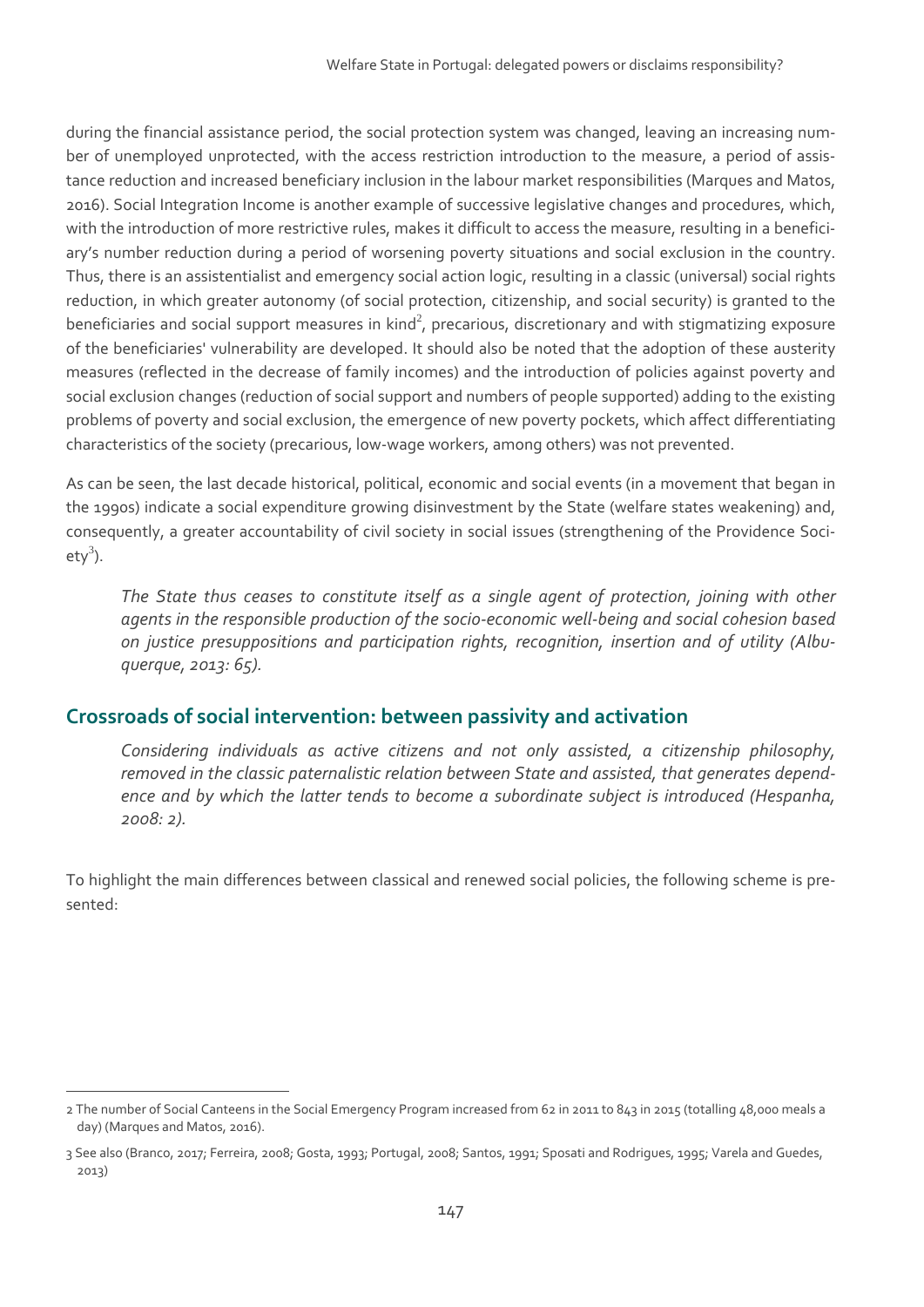

*Scheme 1 ‐ Main differences between classical and renewed social polities*

Source: adapted from Pedro Hespanha (2008: 3).

In this conceptual framework, Pedro Hespanha presents the "new social intervention methodologies" resulting from the "active welfare state", namely "project approach, decentralized and shared action, responses personalization and contractualisation" (2008:4).

Recently, social intervention models proliferated, with a project approach (objective-driven management, flexible, innovative/experimental and temporary), very different from the previous model (which emphasized the procedures stability/routine, rigidity/bureaucracy, and permanence). Project logic is widespread both in the public sector and in the private sector (social economy enterprises and organizations). Now, it is important to highlight this approach main advantages and disadvantages.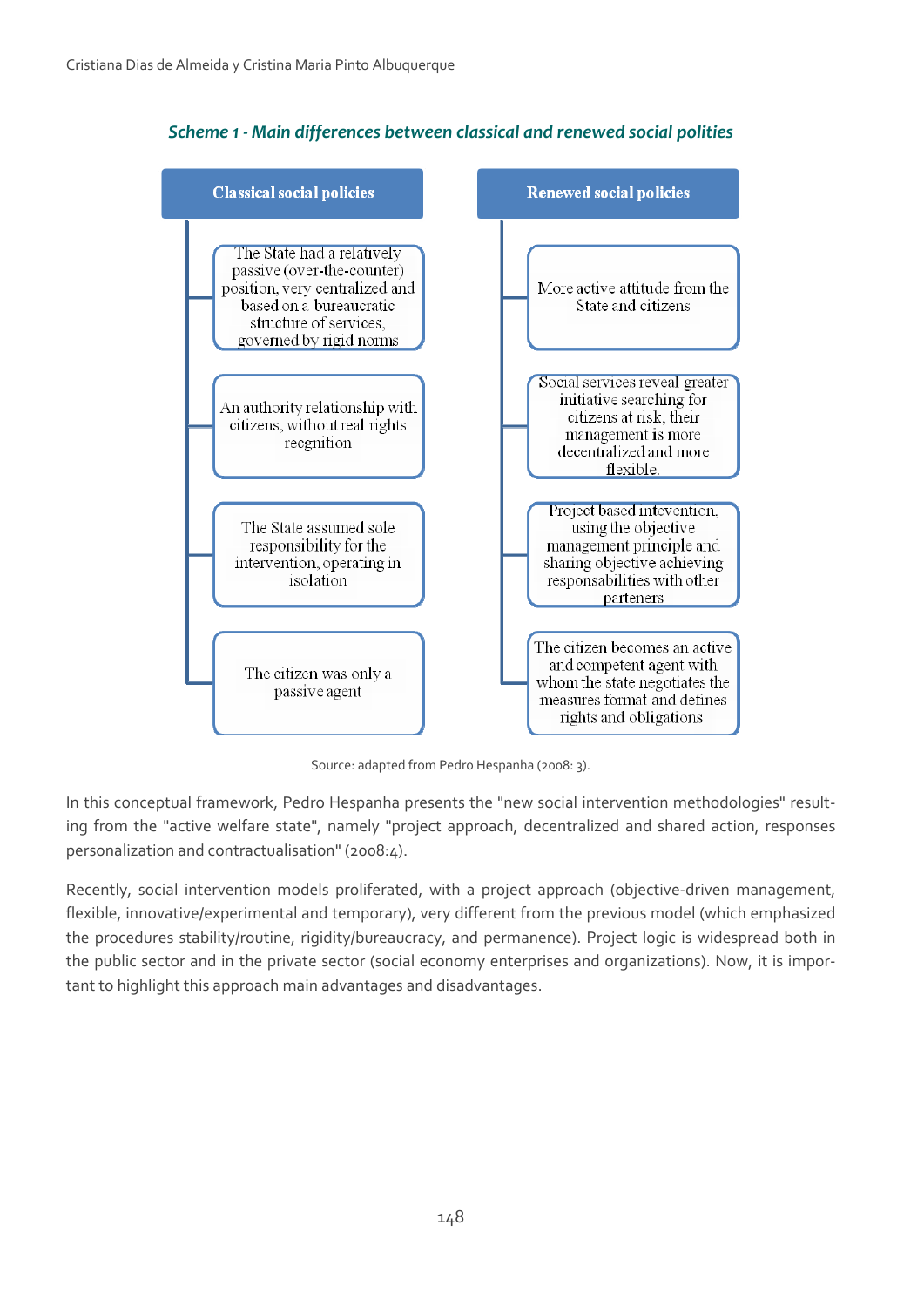| <b>Strengths</b>                                                                                                                                                                                                                             | Limitations                                                                                                                                                                                                                              |
|----------------------------------------------------------------------------------------------------------------------------------------------------------------------------------------------------------------------------------------------|------------------------------------------------------------------------------------------------------------------------------------------------------------------------------------------------------------------------------------------|
| Proximity: local reality knowledge improved, greater par-<br>ticipation of stakeholders and greater legitimacy of inter-<br>vention.                                                                                                         | Proximity can amplify negative relationships be-<br>tween local partners.                                                                                                                                                                |
| Integrated action: adequate to the multidimensional na-<br>ture of the problems and fomenting inter-institutional<br>cooperation.                                                                                                            | Strong institutional logic can potentiate conflict or<br>lead to the most powerful institution's domination<br>(the problem worsens when a tradition of institu-<br>tional cooperation is lacking).                                      |
| The flexibility of the action: better adaptation to the local<br>reality and its changes, better adjustment in the local<br>actor's cooperation and non-bureaucratic management.                                                             | Flexibility can divert the action from national in-<br>terests and priority objectives.                                                                                                                                                  |
| The autonomy of the action: greater decision and mobili-<br>zation of local resources capacity.                                                                                                                                              | The autonomy of the action may lead to a lack of<br>control over the use of the resources.                                                                                                                                               |
| Identity sharing: greater cohesion to get consensus about<br>local objectives; strong and positive relationship identifi-<br>cation between the partners.                                                                                    | Risk of local or particularistic logics.                                                                                                                                                                                                 |
| Ability to circulate information, mobilize social capital,<br>produce aid, link economic agents, control public policies;<br>Objective achievement limited duration: allows the situa-<br>tion reassessment adjusting the action to changes. | Integrated and partnered intervention requires a<br>stable organizational structure driven by precise<br>objectives, making it difficult to solve problems<br>and risking action discontinuity within a tempo-<br>rally limited project. |

#### *Table 3 ‐ Strengths and limitations of the project approach*

Source: adapted from Pedro Hespanha (2008: 5).

In addition to the table mentioned aspects, it is necessary to reflect on the need for permanent activities and organizations. Are not many time‐bound projects used to finance permanent activities? Can organizations continue to fund permanent responses/services using temporary funding?

It is also necessary to mention the public policies Europeanisation influence, and particularly social policies, not only in guidelines terms but also in economic support for their implementation (before the economic crisis of 2008/2009). It can be concluded that national and Community public funds are important sources of both institutions and social responses funding.

Another model of social intervention identified by Pedro Hespanha (2008:6) is the decentralized intervention and responsibility-sharing with civil society. Like any other model, decentralized intervention may also present limitations. The author argues that these manifest themselves ineffectiveness (local initiatives alone cannot solve complex social problems, needing to be accompanied by national measures); equity ("unequal distribution of social protection by different territories may be generated"); evaluation/accountability ("greater difficulty controlling the public resources application"); localism ("possibility of significant «devia‐ tions» between national objectives and local policy implementation"); proximity effect/familiarity (the lack of distance from the familiar can make it difficult to understand local needs and opportunities); scale (there are situations where the place is not the best option) (Hespanha, 2008: 6).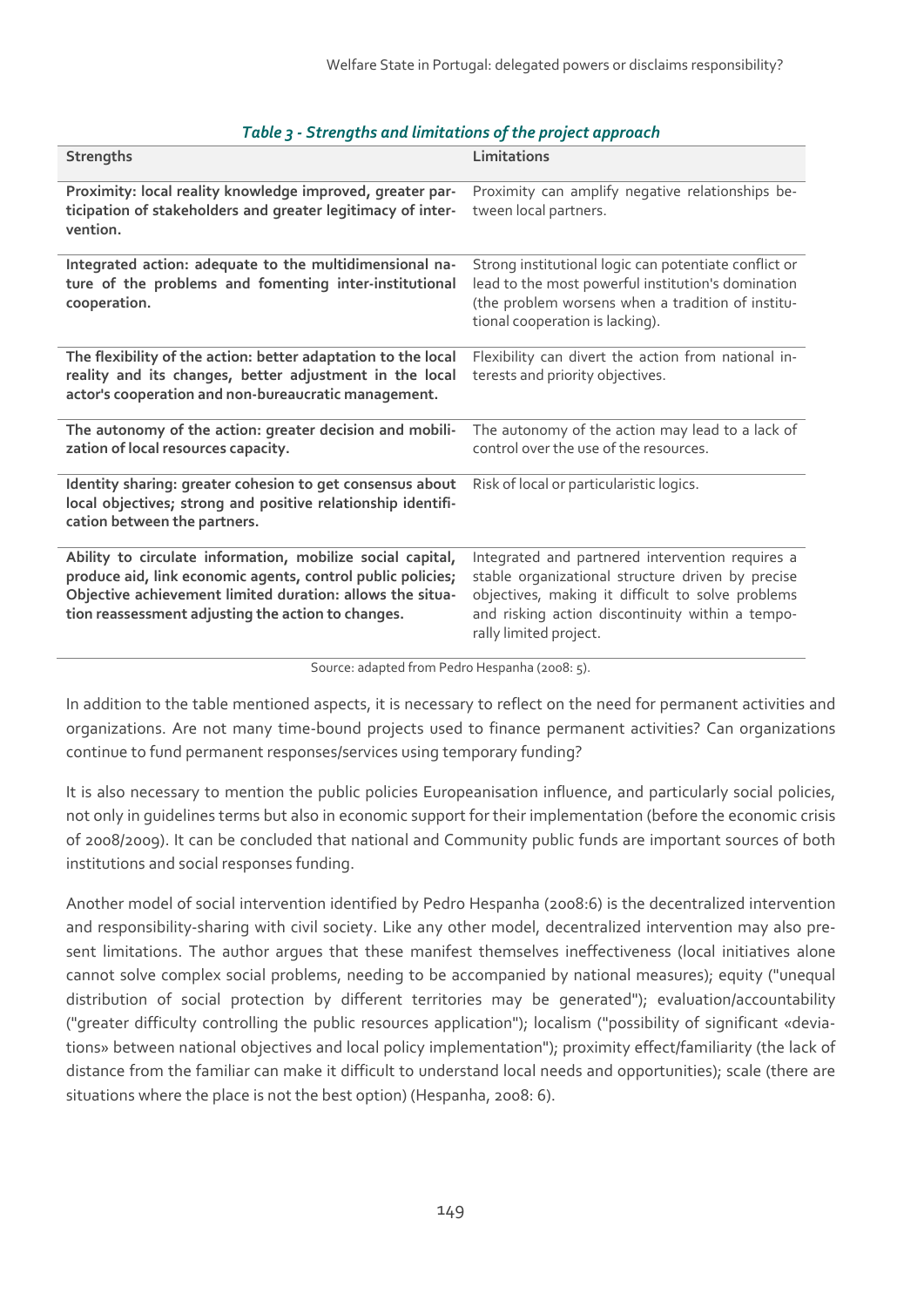The personalization or individualization measures are perhaps the most relevant innovation at the social in‐ tervention models level. "Instead of abstract universal devices application, new social programs privilege con‐ crete measures tailored to the actual beneficiaries profile, both families and individuals" (Hespanha, 2008: 10).

The social intervention subjectivation is visible through the approach given to the person using the system, insofar it is called to intervene actively in the whole process, either through its course "reconstitution" (when it reports its life history), identifying their capacities and fragilities, either by endogenous resources mobilization and solutions searching for the identified problem(s). However, while promoting autonomy, in a kind of emancipatory social policy, the structure opportunities access "gap" growth increases. It is possible, in fact, to identify parallel paths in social protection, between a management orientation, based in a rationalization and quantification logic, and a subjective orientation associated with new forms of monitoring vulnerability situa‐ tions and life narratives (Albuquerque, 2013).

In the social intervention subjectivation, the social intervener's role assumes special importance. Thus, its action can be guided by the "interactions domain singularization or customization"; "accountability in the contractual approach field"; by "motivational construction and skills mobilization" (*idem*: 78).

Focusing on the person's individuality, autonomy, and accountability to solve his/her problem(s) will be a positive response when provided with "account, weight, and measure". Contextualization of the collective sphere situation of the individual is mandatory, to promote the person autonomy using existing synergies, to value the person, in a citizenship and dignity context. The social intervener plays a decisive role in the personal and social factors negotiation and combination.

In this scenario of new approaches regarding social intervention, the active involvement of the people for whom it is intended is a fundamental part. It is assumed that beneficiaries participate in their own social inclusion process, through contractualisation. Based on emancipatory principles, these measures may cause some displeasures, inasmuch as they are punishable to social benefits access in case of non‐compliance, with a high level of the beneficiary accountability for the exclusion situation and with the increasing secondary and pre‐ carious labour market possibility (beneficiaries with years of work in precarious situations, without the guar‐ anteed labour rights) (Hespanha, 2008: 12 and 13).

Hans-Uwe Otto (2018:68) asserts that both "European Welfare States" and the "political-social space" are currently undergoing a fundamental reorganization": for one, there is a retreat in the models that emphasize the social security provision to transfer payments, and, on the other hand, the growth of models that emphasize individual responsibility and promote better living conditions through active market participation. Thus, social services are transformed into personalized services, not only in their nature but also in their importance, even in "the new welfare principles implementation", which are now totally focused on the individual subject and "oriented towards emancipatory development of its clientele" (Otto, 2018: 68).

The author argues that "the new logic underlying the social services" combines institutional and managerial premises, with normative objectives of "productivist orientation, that goes hand in hand with the selfcommitment and individual responsibility of their addressees"(Otto, 2018: 68).

In this regard, Hans-Uwe Otto (2018: 68) argues that "Social work as a profession is under attack", inasmuch as the professional action is understood as a mediator "between subject and social structure". This does not mean that there is a new "form" of social services or the professional action central focus abandonment.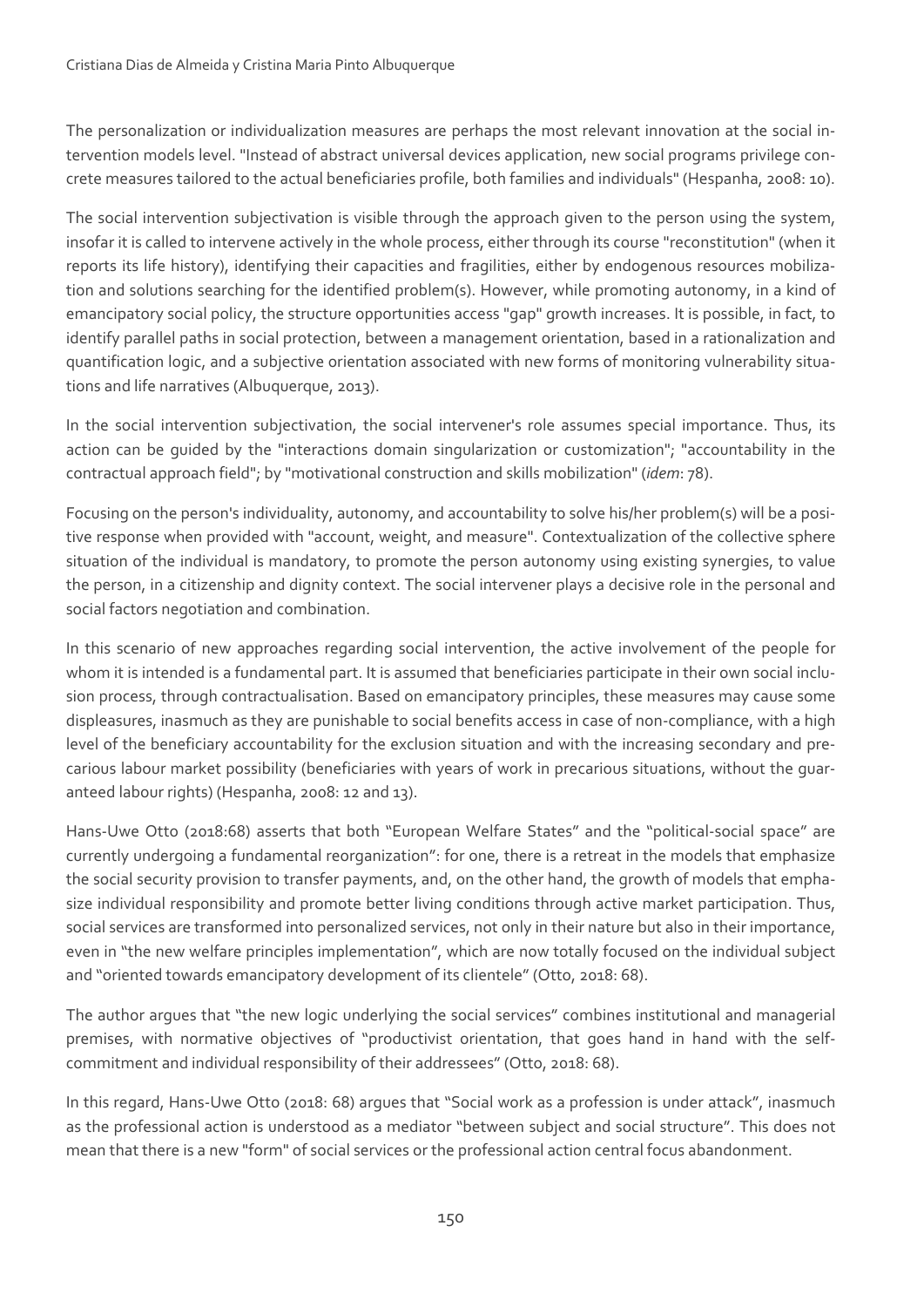From the point of view of the theory of the profession, it is not just a question of a form of correc*tive action, but always also of the case‐based reconstruction of (non)existing chances at realisa‐ tion as well as the demand for equal participation in the material, cultural and political bases of life (Idem).*

## **Local Social Intervention Network: competences delegation or responsibility dis‐ claims?**

The RLIS created in Portugal in September 2013 aiming the social sector entities action reinforcement by their proximity to the population, creating a "public or private entities organization model, of articulated and inte‐ grated intervention, with social action development responsibility", governed by contracting principles, rights culture and obligations, and proximity intervention $^4$ .

The RLIS initiative is triggered within a framework of external financial intervention in Portugal, during a pe‐ riod of strong austerity and reflux of social policies, in which the incumbent government has made significant cuts and restrictions on social rights, channeling part of the social expenditure for a Social Emergency Program.

Through the background analysis, the political options that underlie the RLIS public policy design, namely the social action competencies delegation in civil society institutions and the search for programs funding that, being necessary, were not responding to the Portuguese population growing needs (either by reducing the resources allocated<sup>5</sup> or by increasing the benefits and social support access criteria restriction). It is also possible to understand that the extent of the initiative to reform the social action governance model among vulnerable populations could not be influenced by a strategy to mobilize resources from the European Social Fund whose access would only be possible with the organizations in actions to combat poverty and social exclusion direct involvement.

From the Government's program analysis, it can be said that the formulation highlights the purpose of creating a "Social Emergency Program" (PES) to achieve the objectives, namely to fight poverty, to focus on inclusion and social cohesion, family importance recognition, quaranteeing social models and their<sup>6</sup> sustainability.

On the other hand, by the time of publication and entry into force of the Basic Law of the Social Economy (Law no. 30/2013, of May 8), policymakers stated that its main objective was to reinforce the shared logic, decentralized intervention and close to the citizens and based on shared responsibility. However, from the analysis of the mentioned diploma, it is verified that it regulates the relationship between the State and the social economy entities, only from the States obligations regarding the relationship with those entities perspective, and in this law, no obligations of these entities are established before the State, or even for society in general, or for the members, users, and beneficiaries of these particular entities.

<sup>4</sup> Law (Despacho in Portuguese) no. 12154/2013 from 24th Setember

<sup>5</sup> At the same time, there was a significant restructuring of public services, including social security and other ministerial departments, with non-renewal and termination of contracts with many social security officials, including social workers and other social professions.

<sup>6</sup> The Government created the PAEF‐Financial Assistance Program for Portugal, the PES, beginning in 2011. Combating Poverty and Strengthening Social Inclusion and Cohesion; the Social Economy; Family and Birth; and Promoting the Sustainability of Social Se‐ curity are the central lines of this measure.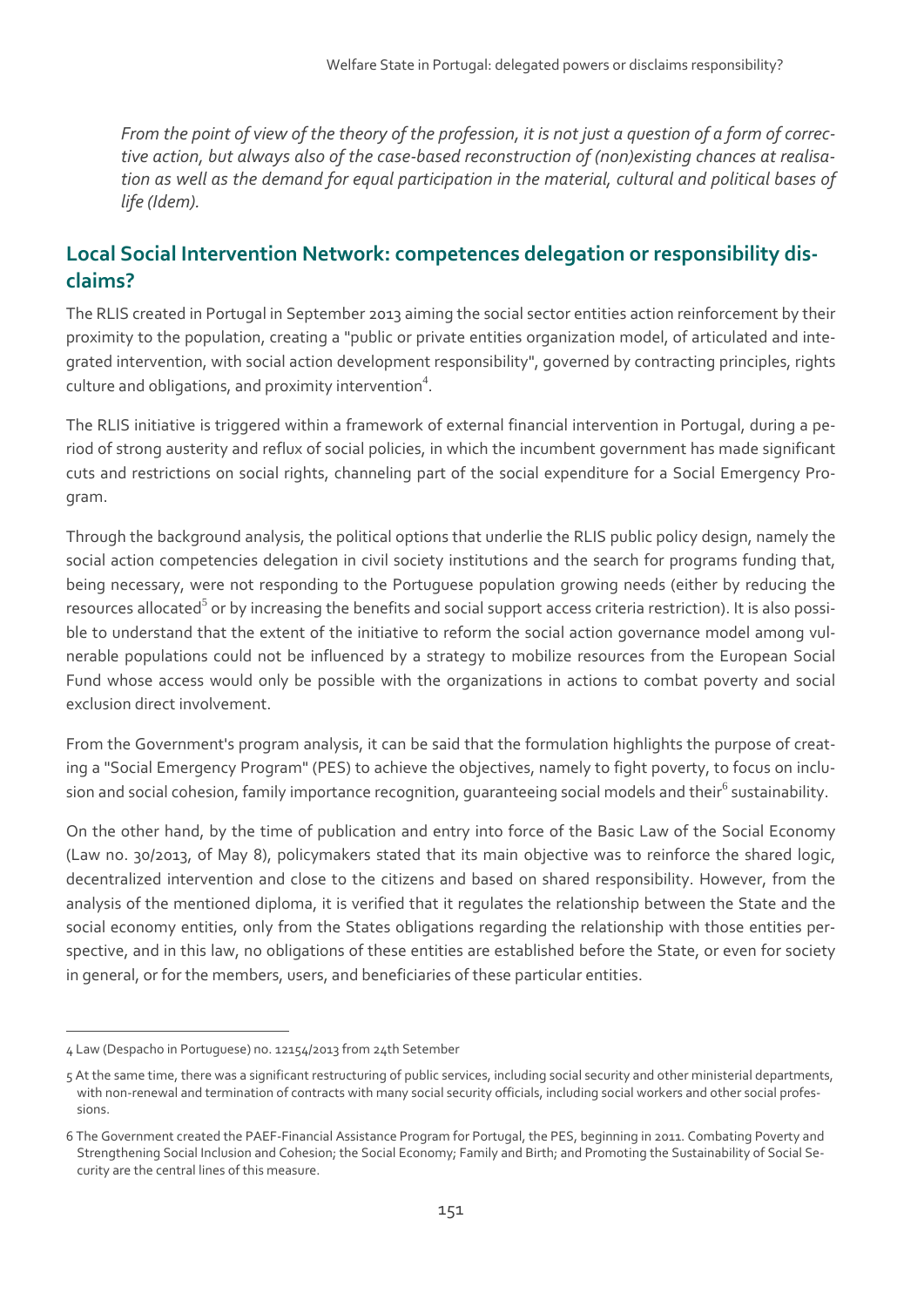During the period under review, it was also approved the basic law of the social security system<sup>7</sup> amendment. It should be noted that there are only changes in the articles 63 – a pensions Legal framework and 64 - Sustainability factor. This fact, in itself, reveals the limited weight that social action had in the Social Security System reform in Portugal. From the analysis, there is a Social Security responsibility transfer to municipali‐ ties concerning social action. In point 3 of Article 32 (Social Solidarity Private Institutions - IPSS) is pointed out that the State exercises supervisory and inspection powers over the IPSS in order to guarantee the effective fulfillment of legal and contractual obligations (resulting from cooperation agreements or protocols concluded with the State).

The Government associates the RLIS creation with the social sector entities action reinforcement by its proximity to the population, creating an "organization model, public or private entities articulated and integrated intervention with development of social action responsibility", governed by contracting, culture of rights and obligations and proximity intervention principles (Order no. 12154/2013 of September 24). It is clear the social action competences decentralizing intention, not only for the municipalities but also for the Non-profit Organizations, in a networking logic (governance), with the State as a partner and simultaneously with supervisory and inspector powers.

The diploma (Order no. 12154/2013, of September 24) refers to the Social Emergency Program and the Social Security System Basic Law, as well as the economic and social crisis analysed previously, to justify the RLIS creation.

As the previous arguments have pointed out, the strategic partnership in the social intervention field is paramount, aiming the effectiveness and efficiency increase of both resources and responses to the population needs.

RLIS is based on the principle of contractualisation (all stakeholders, citizens, families, public and private institutions are committed to the intervention which they are part of), the culture of rights and obligations (citizenship and compliance promotion); transversality (the policies integration, various sectors programs and measures and the articulation with the different intervention areas entities) and the proximity intervention logic (bringing services closer to citizens in response to their needs) (point 3, Order no. 12154/2013, of September 24).

It also presupposes "Social Innovation", that is, the new action mechanisms and different action strategies implementation adapted to the current social needs, as well as the territorial specificities.

Although created on 09/24/2013, RLIS was regulated only in 09/18/2014, where it is defined that, Non‐profit Organizations and similar entities or public entities with which complementary services are contracted, can be adherent entities.

*The RLIS is based on articulated and integrated intervention logic of entities responsible for the development of social action that seeks to foster a concerted action of the various organizations and entities involved in the pursuit of the public interest and promote the implementation of new mechanisms of action and different strategies of action in response to social needs. (Article 2, Order No. 11675/2014, of September 18).*

 7 Law no. 4/2007, of January 16 amended by Law no. 83‐A / 2013, of December 30.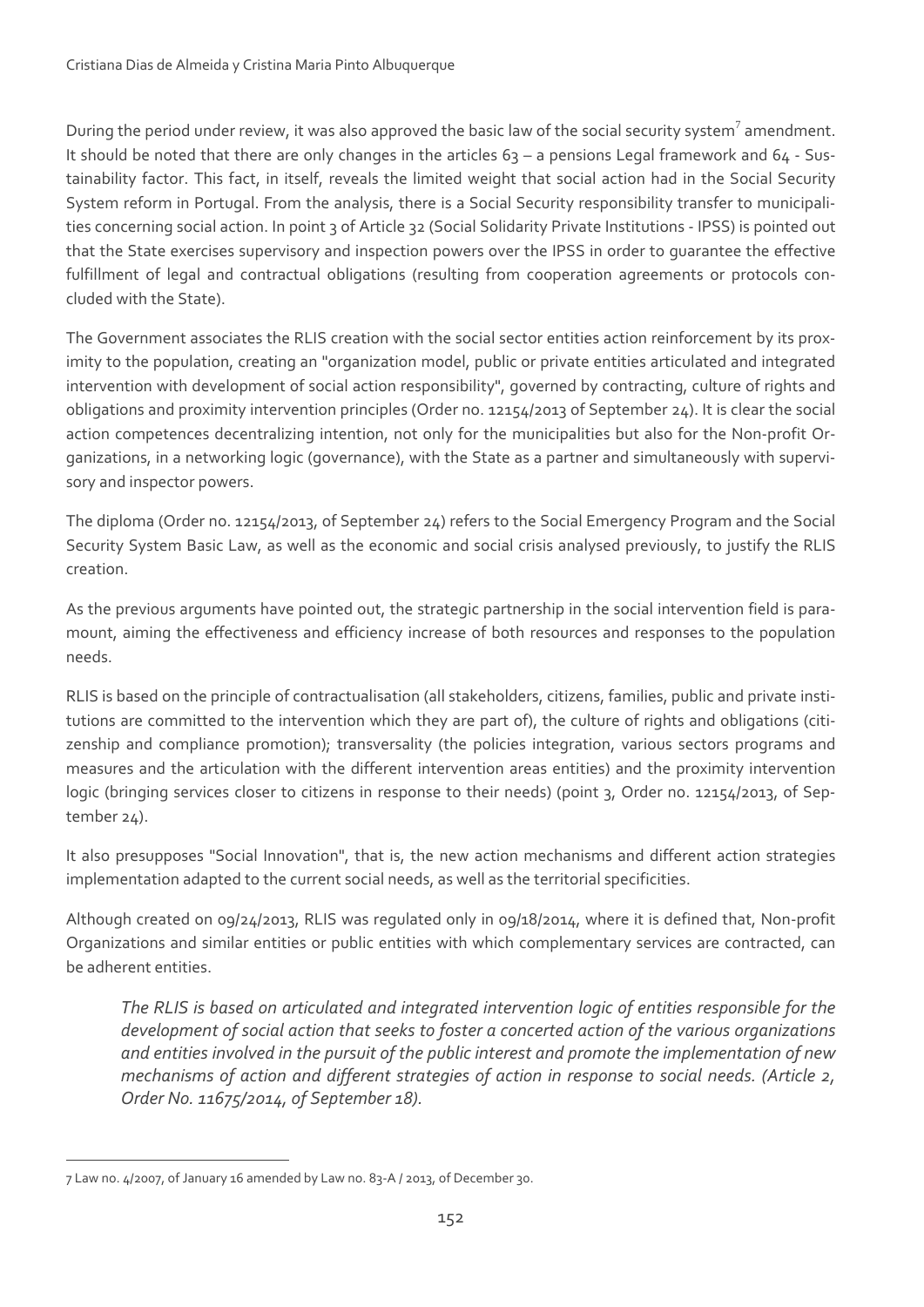RLIS objectives are also presented in this diploma, however, after a year, some changes that care for analysis can be observed.

It should be noted that in the course of the legislative changes there is a RLIS objectives amplification, which is not without its revealing. While the first decree provided for vulnerable populations financial support, at the alterations time, the objective is amplified for "vulnerability situations social monitoring, in particular, through the programs local management set up for this purpose" and through the "necessary resources to face crisis and/or social emergency situations, as well as proven economic shortage" existence (Article 4 of Dispatch no. 11675/2014, of September 18). The field of collaborative work objectives increase, as well as an objective that reinforces the promotion of social innovation introduction should also be referred.

Alongside the RLIS objectives, the Social Assistance and Monitoring Service (SAAS) objectives were also de‐ fined.

*a) Inform, advise and guide for social answers, services or social benefits appropriate to each situation; b) Support in social vulnerability situations; c) Prevent social poverty and social exclu‐ sion situations; d) Contribute to the individuals and families competences acquisition and/or strengthening, promoting their autonomy and strengthening family and social support net‐ works; e) Ensure the social insertion path social follow‐up; f) Mobilize community resources ade‐ quate for progressive personal, social and professional autonomy (Article 3).*

In this regard, it should be noted that, despite the social action powers delegation in Social Economy Organizations, the State continues to provide the instruments and means for the SAAS organization and operation.

The RLIS management model is based on decentralization and contractualisation of services logic, in a prox‐ imity logic (supra-county, county, circumscribed to a parish or locality, depending on the territory characteristics), ensuring the subsidiarity of its implementation, attendance and monitoring (Article 6 of the RLIS Regulation).

The RLIS management model provides for three levels of intervention and responsibility, with the state being responsible for attendance and monitoring all levels of intervention (central, district and local). In fact, in the policies operationalization, the Local Social Security Service approval for the attribution of eventual benefits with the purpose of filling social emergency situations and of proven economic shortage, and also for the contractualisation within the intervention scope (Inclusion Social Agreement‐AIS) is mandatory, although these aspects are not explicit in the legal regulation.

This regulation by public entities, in one hand, is an essential factor guaranteeing equity in compliance with cross‐cutting rules and expenditures and results monitoring, on the other, can produce or amplify tensions already identified by Godinho and Henriques (2013) within the Social Network Program framework, between adherence to a top-down social policy planning structure, anchored in standardized instruments, and a bottom-up participatory logic; between flexibility and variable geometry in operating conditions and the organic and standardized organs status, instruments and resources.

The "Technical Manual for SAAS" was conceived by the ISS and distributed by all RLIS teams during compul‐ sory training attendance on social intervention technical procedures and methodologies (provided by the ISS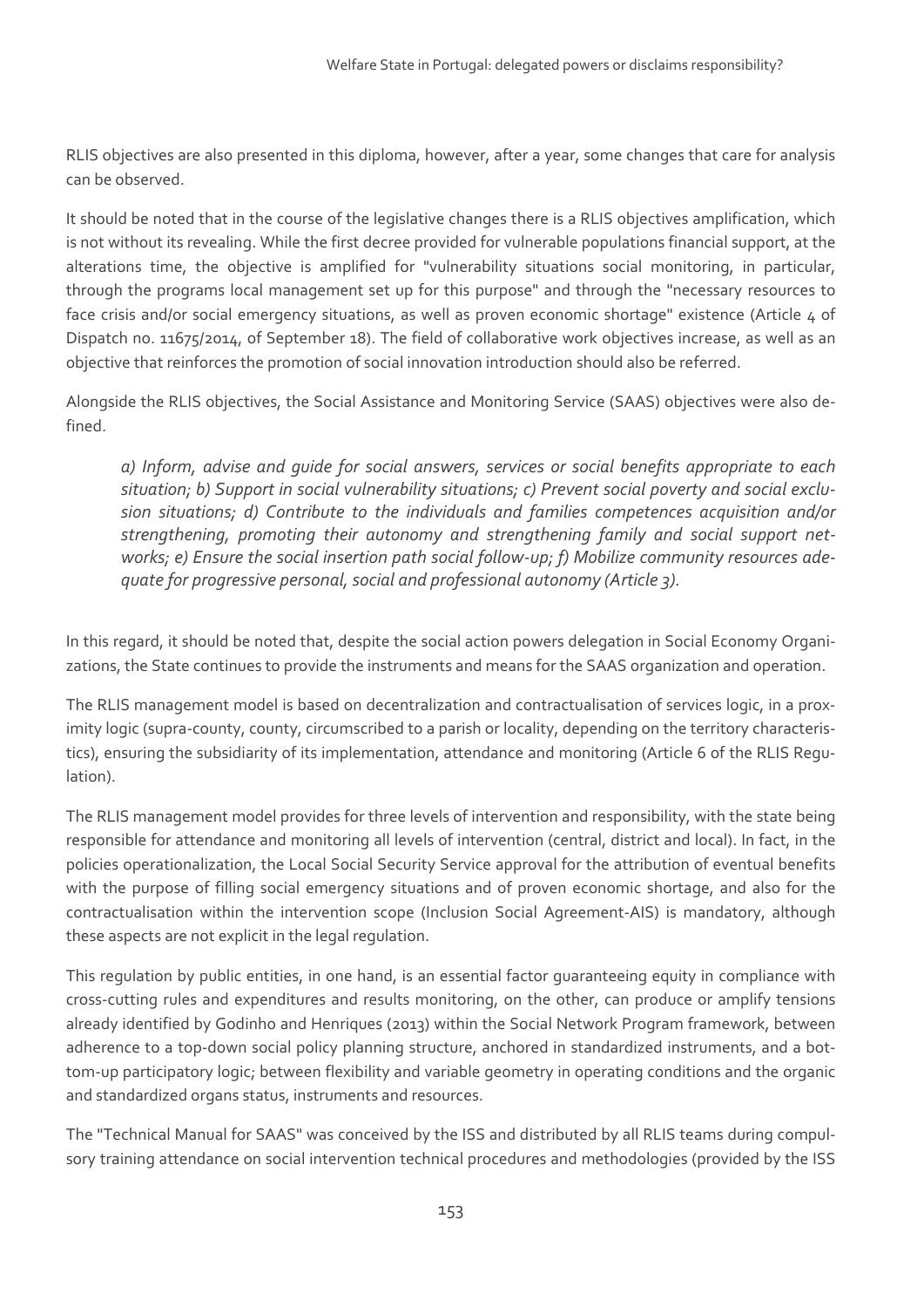District Centers) and defines a standard of care and follow-up service (SAAS) provided under the RLIS program.

## **Final Considerations**

The RLIS, based on the Welfare Mix model, is based on shared responsibility between State, civil society, international agents, third sector and companies.

The analysis carried out highlight some questions about the RLIS policy, namely:

- 1. Will the option of transferring the state's social action responsibilities to the Social Economy Organiza‐ tions in the crisis context be caused by the neoliberal intervention policies growth or by the need to obtain community funding for essential tasks that the State was unable to bear?
- 2. Is there a power transfer or is it still the State that protects social action? In spite of being understood as a partner, the State has the competence to monitor and supervise, in addition to the social intervention operationalization, there are RLIS teams technical procedures that depend on the approval of the ISS (Dis‐ trict Center or Local Service).
- 3. Is the RLIS an innovative intervention response? To what extent is it possible to innovate, when the work procedures and methodologies are transmitted and linked by the ISS?
- 4. Is it not important for the State to carry out a continuous process of public interest evaluation, the provided services quality and the citizen‐users rights observance? How can equity and universality of access to social action services be guaranteed?

It would be relevant to publicly present the results of the evaluation (actions of the Social Economy Organizations that provide public services inspection, under the cooperation and partnership agreements entered) carried out by the State, as a transparency and information access guarantor.

*In a period such as we have experienced in recently in the atrophy of the welfare state European context, we have seen how the Keynesian model has left room for a concept of «regulating state» re‐emergence, inspired by the Schumpeterian principle that markets are endowed with a «natural» capacity for self‐regulation, and the State is primarily responsible for ensuring good competition conditions. This passage, in spite of its peculiarities in different countries, was trans‐ lated into three fundamental traits: the state action decentralization to the local or transna‐ tional scales; greater focus on the labour market, in particular vocational training policies and lean production; the focus on «network governance», usually accompanied by privatization and subcontracting processesin varioussectors and public services(Silva in Estanque, 2012: 16).*

There was greater accountability of the Social Economy Organizations in the fight against poverty and social exclusion, with the social action functions attribution (previously States competence), with the monitoring and supervision of the ISS. While civil society is called upon to intervene in the fight against complex social problems with innovative, effective and efficient social responses, it is necessary to maintain intervention and procedures forms. There are, therefore, several aspects that may appear paradoxical and which need to be further reflected to determine the structuring axis of local development and network governance policies that are truly effective and innovative rather than palliative measures for the State structural difficulties.<sup>3</sup>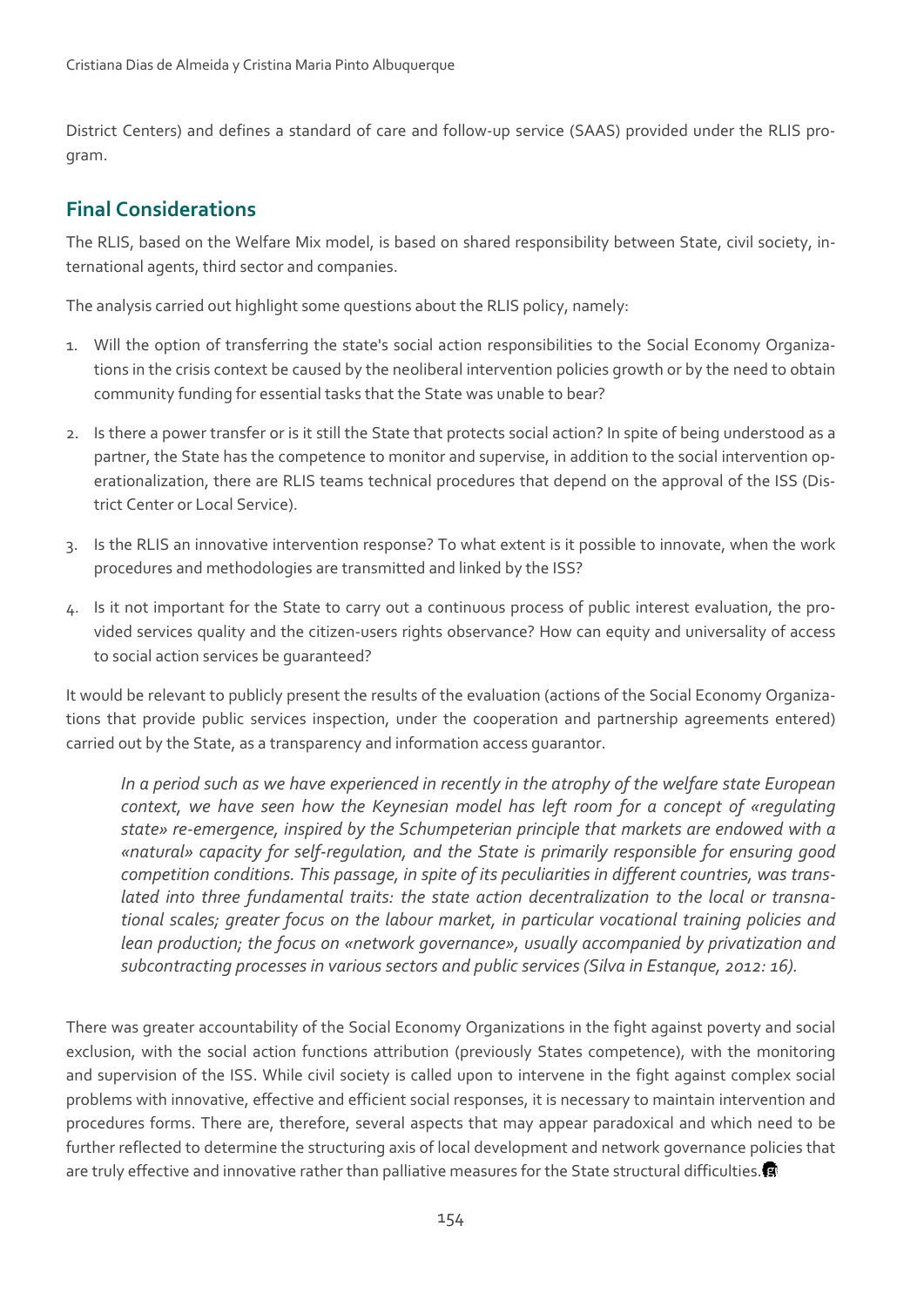# **References**

- Abramovitz, M., 2018. "The logic of the market" vs. "The logic of Social Work": Social Services in the Neolib‐ eral Era, in Book of Abstracts: Social Work and Solidarity in Search of New Paradigms. 16th Annual TISSA Conference 2018. Ljubljana (Slovenia).
- Albuquerque, C.P., 2013. Acompanhamento social, capacitação e responsabilização. A subjetivação da inter‐ venção social? in Serviço Social: Mutações e Desafios Atuais. Imprensa da Universidade de Coimbra, Co‐ imbra, pp. 65–85.
- Albuquerque, C.P., Amaro da Luz, H., 2016. Políticas sociais em Tempos de Crise. Perspetivas, tendências e questões críticas. Pactor ‐ Edições de Ciências Sociais, Forenses e de Educação, Lisboa.
- Branco, F., 2017. O Serviço Social como elemento substantivo de efectivação da Política Social. O Serviço Soc. Como Elem. Subst. Ef. Política Soc. 49–72.
- Brandt, S., Roose, R., Verschelden, G., 2018. The professional repertoire of the social worker in times of work‐ fare, in Book of Abstracts: Social Work and Solidarity in Search of New Paradigms. 16th Annual TISSA Conference 2018. Ljubljana (Slovenia).
- Braun, K., Schultz, S., 2010. "... a certain amount of engineering involved": Constructing the public in participatory governance arrangements. Public Underst. Sci. 19, 403–419. https://doi.org/10.1177/0963662509347814
- Burgess, M.M., 2014. From "trust us" to participatory governance: Deliberative publics and science policy. Public Underst. Sci. 23, 48–52. https://doi.org/10.1177/0963662512472160
- Ekundayo, W.J., 2017. Good Governance Theory and the Quest for Good Governance in Nigeria. Int. J. Humanit. Soc. Sci. 7, 154–161.
- Estanque, E., 2012. O Estado social em causa: Instituições, políticas sociais e movimentos sociolaborais no contexto europeu. Finisterra ‐ Rev. Reflex. E Crítica 39–80.
- Farazmand, A., 2017. Governance Reforms: the Good, the Bad, and the Ugly; and the Sound: Examining the Past and Exploring the Future of Public Organizations. Public Organ. Rev. 17, 595–617. https://doi.org/10.1007/s11115‐017‐0398‐y
- Ferrão, J., 2015. Governança democrática metropolitana: como construir a "cidade dos cidadãos"? Desafios Metropolização Espaço 209–224.
- Ferreira, S., 2008. A questão social e as alternativas da sociedade civil no contexto das novas formas de governação. Ciênc. Sociais Unisinos 44, 11.
- Ferreira, S., Fernandes, M., Silva, B.C. da, 2013. Governação e Inovação Social. Presented at the IV Colóquio Internacional de Doutorandos/as do CES | "Coimbra C: Dialogar com os Tempos e os Lugares do(s) Mun‐ do(s)," Coimbra, pp. 2–5.
- Godinho, R., Henriques, J.M., 2013. Projeto Rede em Prática. Relatório final da avaliação do Programa Rede Social 2010‐2012. IESE ‐ Instituto de Estudos Sociais e Económicis.
- Gosta, E.‐A., 1993. Orçamentos e democracia: o Estado‐Providência em Espanha e Portugal, 1960‐1986. Análise Soc. 589–606.
- Gundelach, B., Buser, P., Kübler, D., 2017. Deliberative democracy in local governance: the impact of institutional design on legitimacy. Local Gov. Stud. 43, 218–244. https://doi.org/10.1080/03003930.2016.1261699
- Hespanha, P., 2008. Políticas Sociais: Novas Abordagens, Novos Desafios 21.
- Hespanha, P., Carapinheiro, G., 2002. Risco Social e Incerteza: Pode o Estado Recuar Mais? Afrontamento.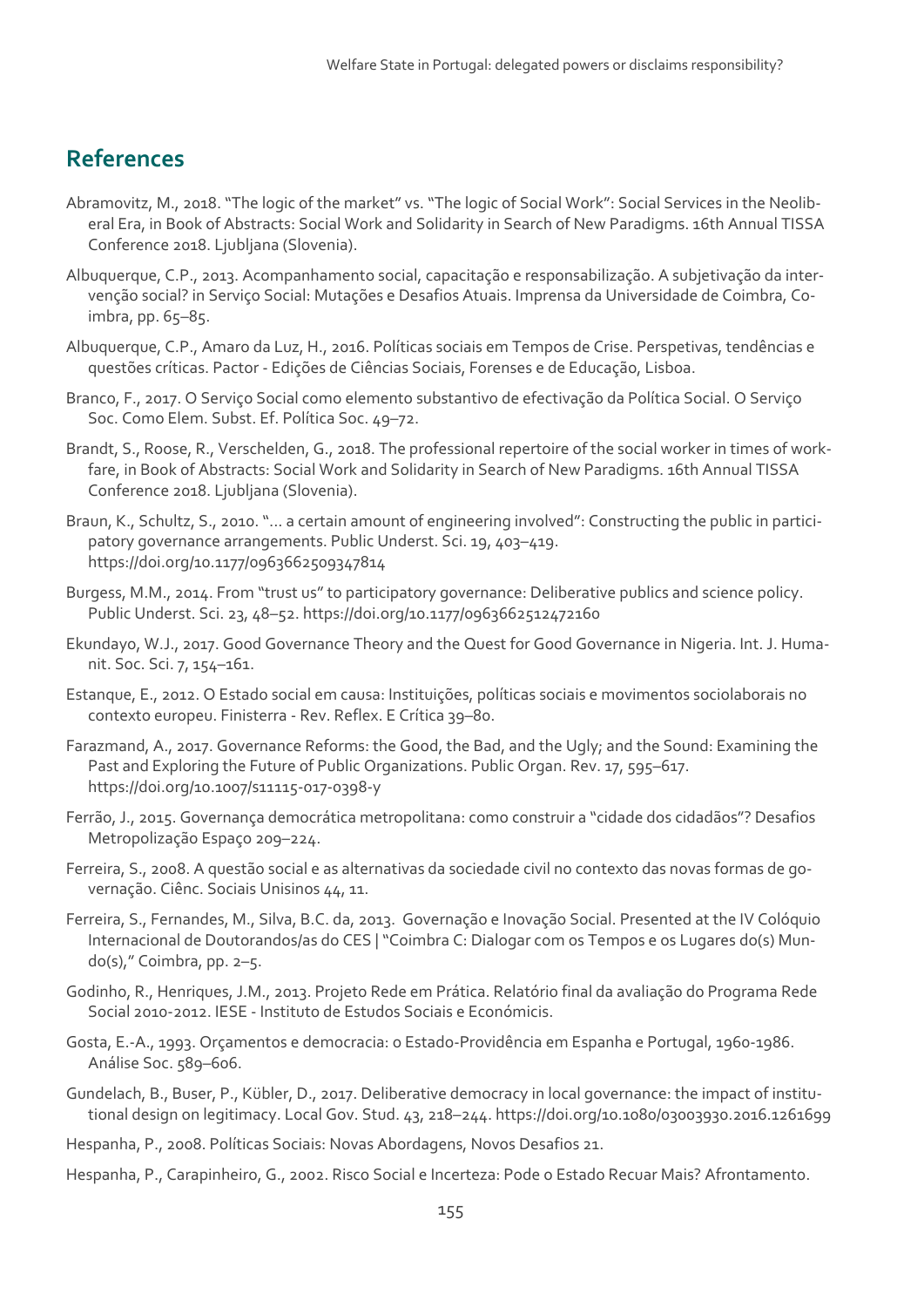Joaquim, C., 2015. Proteção social, terceiro setor e equipamentos sociais: Que modelo para Portugal?

- Kessl, F., 2018. Social Work in the Shadow of the Welfare, in Book of Abstracts: Social Work and Solidarity in Search of New Paradigms. 16th Annual TISSA Conference 2018. Ljubljana (Slovenia).
- Kim, S., Lee, J., 2012. E‐Participation, transparency, and trust in local government. Public Adm. Rev. 72, 819– 828. https://doi.org/10.1111/j.1540‐6210.2012.02593.x
- Lopes, M.C. do A., 2010. A avaliação no contexto da Governança.
- Magone, J., 2017. A governança dos fundos de coesão em Portugal. Um caso de europeização superficial. Relações Int. 55–69. https://doi.org/10.23906/ri2017.53a05
- Marques, T.S., Matos, F.L. de, 2016. Crisis and social vulnerability: a territorial reading, in Geography, land‐ scape and risks: book tribute to Prof. António Pedrosa. Imprensa da Universidade de Coimbra, pp. 189– 214. https://doi.org/10.14195/978‐989‐26‐1233‐1\_9
- Otto, H., 2018. Profession under attack ‐ Contradictions of Social Work enmeshed in the service base welfare state, in Book of Abstracts: Social Work and Solidarity in Search of New Paradigms. 16th Annual TISSA Conference 2018. Ljubljana (Slovenia).
- Pereira, M., Carranca, M.A., 2011. Coesão territorial e governança: abordagem multi‐escalar, in Trunfos de Uma Geografia Activa: Desenvolvimento Local, Ambiente, Ordenamento e Tecnologia. Imprensa da Uni‐ versidade de Coimbra, pp. 421–428. https://doi.org/10.14195/978‐989‐26‐0244‐8\_46
- Pereirinha, J. a, Carolo, D.F., 2009. A Construção Do Estado‐Providência Em Portugal: Evolução Da Despesa Social De 1935 a 2003. Database 40–40.
- Pereirinha, J.A.C., Daniel Ferando, 2006. Construção do Estado‐providência em Portugal no período do Esta‐ do‐ Novo (1935‐ 1974): notas sobre a evolução da despesa social 1. Dados 17–18.
- Portugal, S., 2008. As mulheres e a produção de bem‐estar em Portugal. Ofiina CES 319, 40–40.
- Ruggie, J.G., 2014. Global governance and "new governance theory": Lessons from business and human rights. Glob. Gov. 20, 5–17.
- Santos, B. de S. (org.), 2001. Globalização: Fatalidade ou Utopia? Edições Afrontamento, Porto.
- Santos, B. de S. (org.), 1993. Portugal: Um Retrato Singular. Edições Afrontamento, Porto.
- Santos, B. de S. (org.), 1991. State, Wage Relations and Social Welfare in the Semiperiphery: the Case of Por‐ tugal, Oficina do CES. Centro de Estudos Sociais, Coimbra.
- Santos, B. de S. (org.), 1990. O Estado e a Sociedade em Portugal (1934‐1989). Edições Afrontamento, Porto.
- Santos, B. de S. (org.), 1987. O Estado, a Sociedade e as Politicas Sociais. O caso das políticas de saúde. Rev. Crítica Ciênc. Sociais 62.
- Silva, F.C. da, 2013. Os portugueses e o Estado‐Providência. Uma perspectiva comparada, in Atitudes Sociais Dos Portugueses. Imprensa de Ciências Sociais, Lisboa, p. 42.
- Sposati, A., Rodrigues, F., 1995. Sociedade‐Providência: Uma estratégia de regulação social. Rev. Crítica Ciênc. Sociais 28.
- Varela, R., Guedes, R., 2013. Who pays for "wellbeing" in the welfare state in Portugal? Rev. Estud. Século XX 221–242. https://doi.org/10.14195/1647‐8622\_13\_13
- Veiga, J.F.F., Eliseu, M. de L., Cosinha, M.H., Fernandes, M.L., 2013. Debate sobre estratégias locais de desen‐ volvimento e modelos de governança. Monte ‐ ACE ‐ Desenvolvimento do Alentejo Central.
- Vossole, J.V., 2013. A crise de legitimidade da governança climática global. Combinação de uma perspetiva marxista e polanyiana. Rev. Crítica Ciênc. Sociais 100, 153–176. https://doi.org/10.4000/rccs.5275.